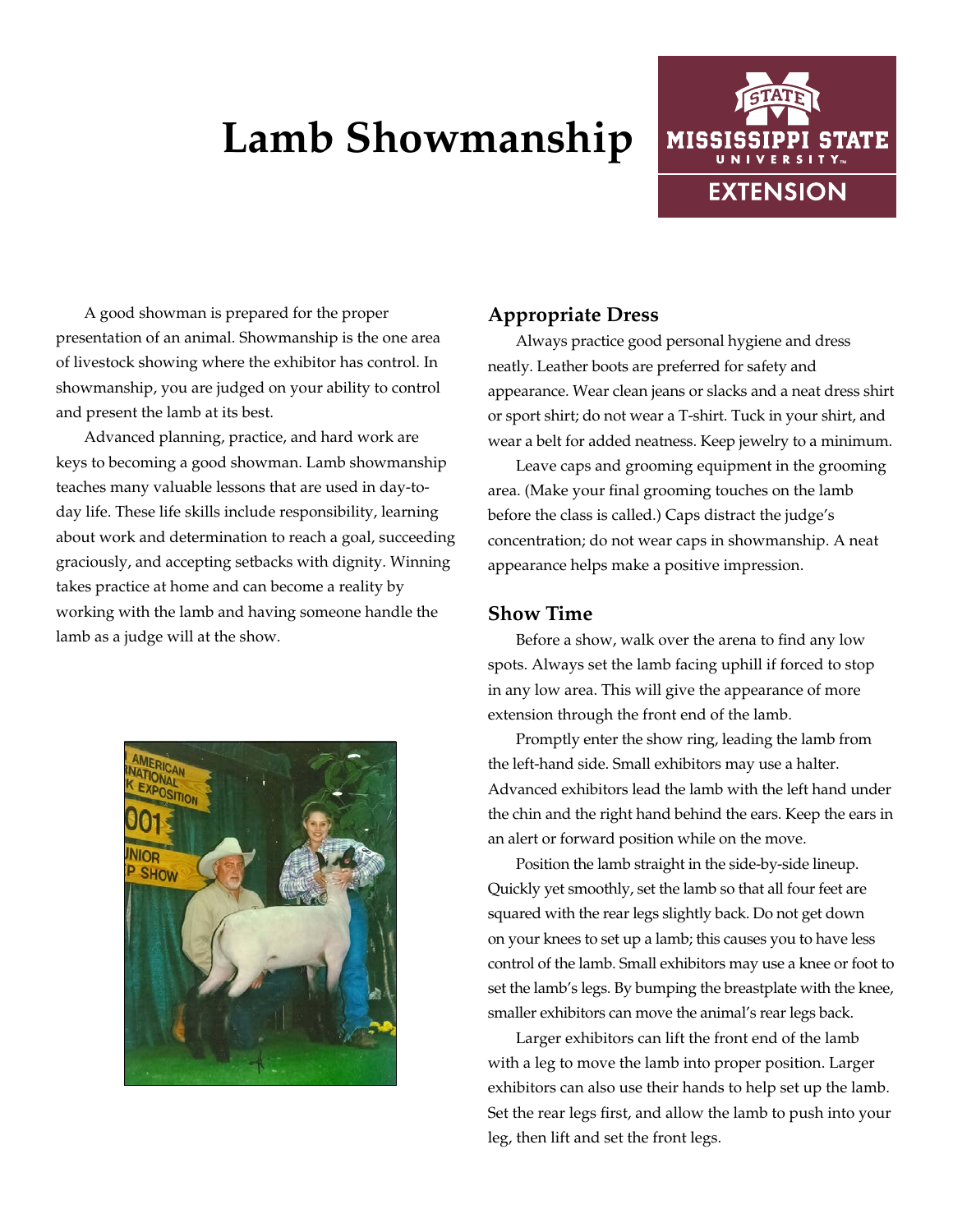Once the lamb is set up, keep its head held high, and locate the judge. Remain standing in front of your lamb when the judge is viewing the lambs from the rear. Push into the lamb so that muscle expression will appear in the rear leg. Never place your hand on the lamb's back or the base of its neck. This will obstruct the judge's view of the lamb's top. As the judge moves around to the right of the lamb, stay on the left and in front of the lamb.

As the judge views the front of the lamb, move to the lamb's left side and face the judge. Hold the lamb's head erect with ears forward. Be sure to keep the lamb's head high and in line with its body. As the judge moves to the left of the lamb, move back to the front to give the judge a full view of the entire animal.

#### **Handling the Lamb**

Always be ready for the judge to handle the lamb. Train the lamb to brace or push against your leg; this is known as "driving" the lamb. By driving into your leg, the lamb's muscles tighten up, feel firmer, and appear large and pronounced. Train the lamb to respond to pressure when asked to drive as opposed to standing squarely in line. When driving the lamb, stand in front and hold its head securely with the lamb's nose tilted upward (**Figure 1**). Gently push back on the lamb with the inside of your leg placed on the lamb's breast and shoulder area.

While driving the lamb, make sure all four feet remain on the ground. Never pick up your lamb so that its front feet are lifted off the ground while driving. This does not give you an advantage.

A firm top is a must when driving the lamb. Exhibitors who fail to produce a firm handle on the lamb will place down the line. A judge expects an exhibitor to be able to drive and maintain proper positioning of the lamb.

## **Moving the Lamb**

After handling all the lambs, the judge will want you to walk your lamb. Be sure your lamb is under control and between you and the judge. If the lamb will not move, gently reach back and lift up on the lamb's dock (**Figure 2**).

When the judge requests, stop the lamb for a side view. Set up the lamb as discussed earlier. Allow plenty of room between you and the lamb in front. This gives extra room to work around the front of the lamb and keeps the lamb behind from crowding you on the profile.



Figure 1. Drive your lamb by pushing back on its shoulder area with your knee or leg.



Figure 2. Lift the lamb's dock to encourage your lamb to walk.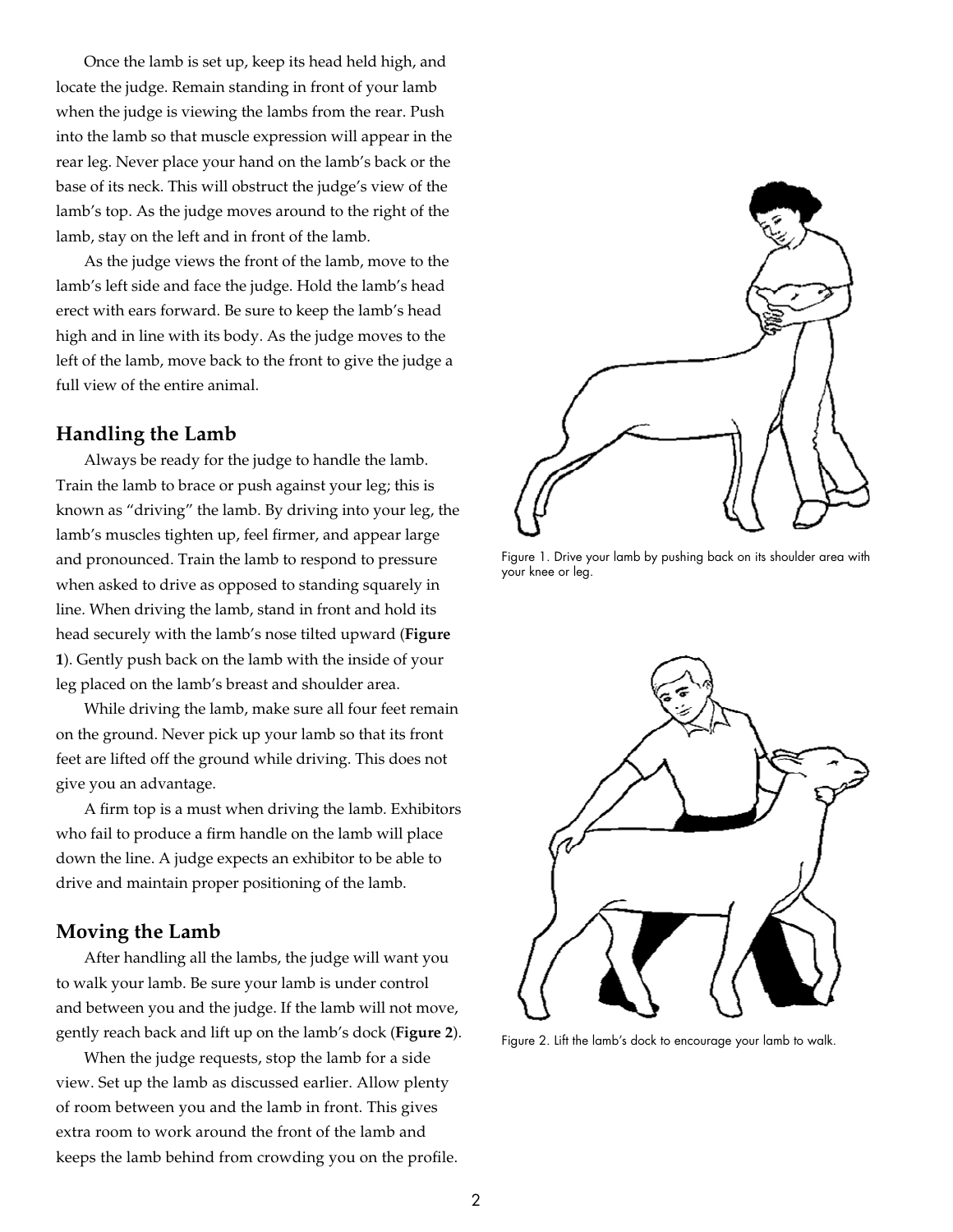Stand in front and to the lamb's left side to maintain the profile position. Drive the lamb with your leg, applying enough pressure to maintain a level top. Extend the lamb's head and neck upward while keeping its ears erect. Keep the lamb's head in line with the rest of its body.

Stay alert. The judge may handle the lamb again or motion for you and your lamb to move to another line. As lambs are pulled from the profile line, move forward to fill any resulting space. Reset your lamb, and watch the judge with each move forward. Once you are pulled to the placing line, remember the class is not over. Be sure to keep the lamb set up and looking its best.

The judge may decide to place the lambs differently after one final look. Study **Figure 3** to learn how to change positions if the judge asks you to move in the line. Be sure to set your lamb in a straight line from the first lamb set up (illustrated in **Figure 3**). Always turn your lamb to the right (clockwise) unless you are instructed to do otherwise.

 When the judge starts giving reasons, the class is over. Continue to work hard and display good sportsmanship. Congratulate the class winners and those who stood ahead of you. Offer encouragement to those that stand below, and, by all means, remain a gracious and humble winner.

Finally, remember this is a learning experience. Leave the show ring with your head held high, knowing you gave your best effort. Learn from mistakes, watch other showmen, and improve your skills for the next show.



Figure 3. Correct procedure for switching positions.